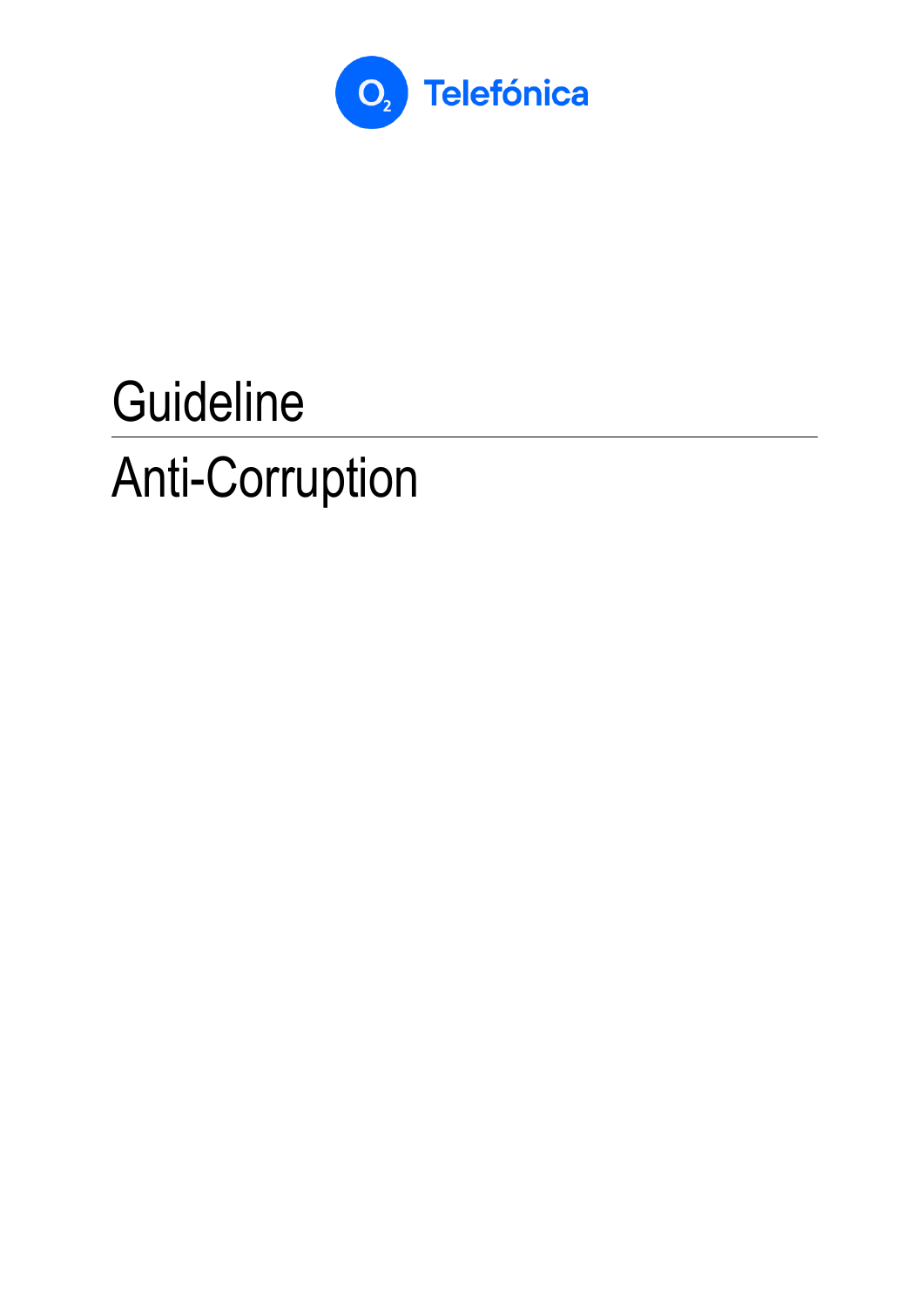## **Contents**

| 1.               |  |
|------------------|--|
| 1.1              |  |
| 1.2              |  |
| 2.               |  |
| 3.               |  |
| $\overline{4}$ . |  |
| 5 <sub>1</sub>   |  |
| 6.               |  |
| 7.               |  |
| 8.               |  |
| 9.               |  |
| 10.              |  |
| 11.              |  |
|                  |  |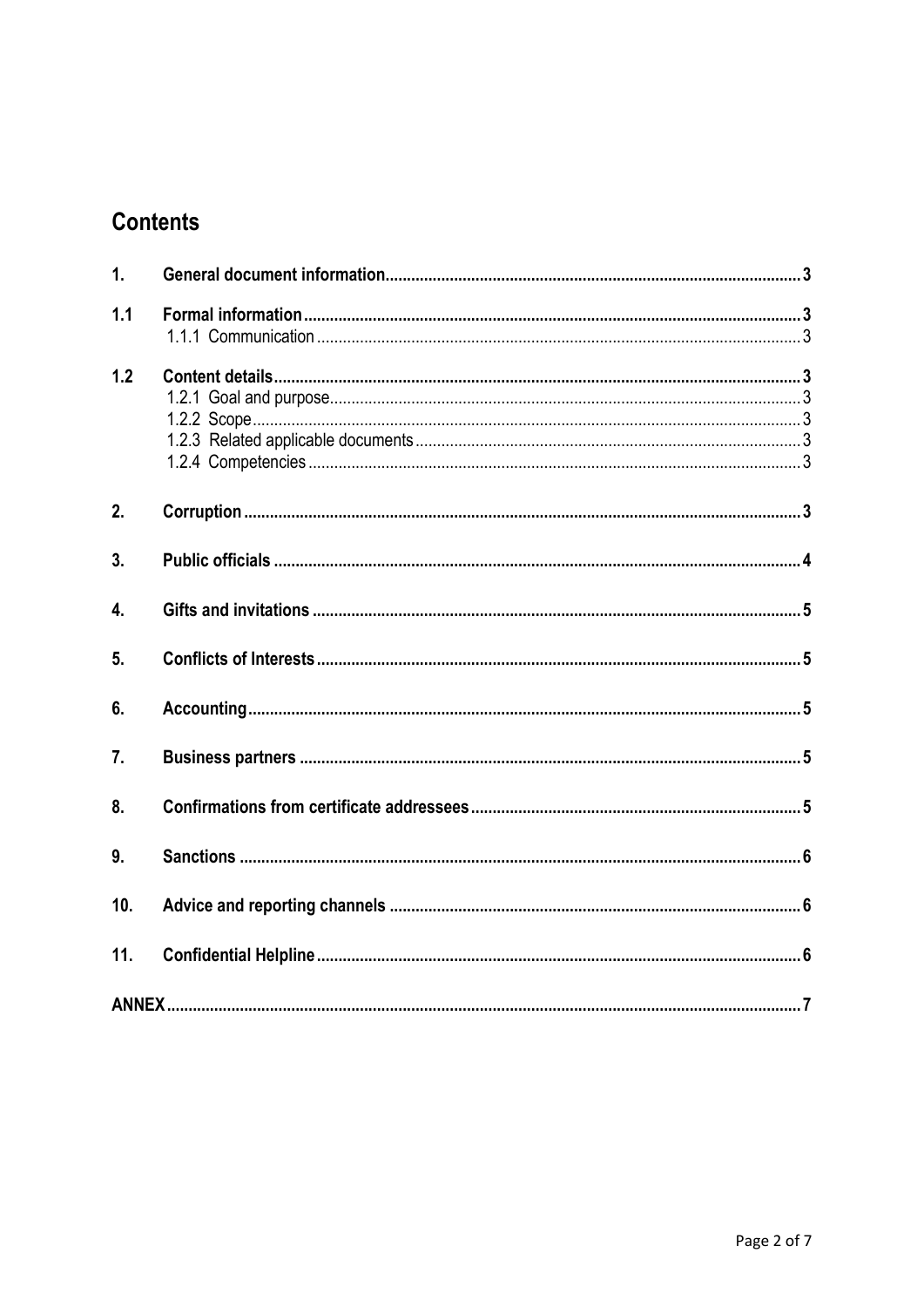## **1. General document information**

#### **1.1 Formal information**

#### **1.1.1 Communication**

This guideline is communicated and updated via the Regulations Portal ("Regelportal") and the compliance pages on the intranet. The requirements arising from the guideline will be communicated to managers and employees<sup>1</sup> through advisory services and training.

#### **1.2 Content details**

#### **1.2.1 Goal and purpose**

The goal of this guideline is to ensure that all relevant legal anti-corruption regulations, especially the US Foreign Corrupt Practices Act (FCPA) are complied with and violations of these are consistently prosecuted, so that financial losses or reputational damage for the company and also for the executive bodies, managers and employees can be prevented.

#### **1.2.2 Scope**

This guideline applies to Telefónica Deutschland Holding AG and all of its direct and indirect subsidiaries (together "Telefónica Germany").

#### **1.2.3 Related applicable documents**

In addition to this guideline, the following documents as currently amended apply in particular:

- Telefónica [Business Principles](https://telefonicacorp.sharepoint.com/:b:/s/Regelportal.TMENQ/Echkj_z9znZKrcKGX790TPYBjM9I5Ty6yJgK529ajDXkPQ?e=44zeYC)
- [Guideline for dealing with gifts and invitations](https://telefonicacorp.sharepoint.com/:w:/s/Regelportal.TMENQ/EeLkNLx6Or5EhXTNv7OZfVgBJSQAiuw1sk-13lamP_uhcA?e=c7wySS)
- [Guideline for dealing with incentives](https://telefonicacorp.sharepoint.com/:w:/s/Regelportal.TMENQ/EQXcilgSzkJOrj6Tc59xHKEBsswaY97UiLMqPy761rloPA?e=qNF6Yk)
- Purchasing quideline
- [Guideline on conflicts of interest](https://telefonicacorp.sharepoint.com/:w:/s/Regelportal.TMENQ/EfsSA5O64Z9BrmQX5YlZs8UBawtGkcK_v_w0BACV1-p0Vg?e=rDWuUh)

These documents can be found in th[e Regulations Portal.](https://telefonicacorp.sharepoint.com/sites/Regelportal.TMENQ/Dokumente-Neu/Forms/Alle%20Regeln.aspx?sortField=Dokumenteneigent%5Fx00fc%5Fmer&isAscending=true&viewid=1459e3fe%2Dc1ec%2D491c%2D8463%2D5cf0aa225e84&id=%2Fsites%2FRegelportal%2ETMENQ%2FDokumente%2DNeu)

#### **1.2.4 Competencies**

The executive bodies, managers and employees are responsible for complying with the regulations of this guideline. The Compliance department is responsible for updating and maintaining this guideline.

### **2. Corruption**

Corruption arises in a wide variety of guises and includes all forms of the abuse of power to obtain improper tangible or intangible benefits. Corruption in the narrower sense refers to the criminal offences of giving and receiving bribes to and from public officials and in the course of business as well as the acceptance and granting of benefits. The consequences for companies and private individuals have been constantly strengthened by the legislation and jurisdiction in recent years.

Corruption distorts competition, as decisions are no longer taken based on factual and objective criteria. In addition to unquantifiable reputational damage (especially the loss of confidence among customers), companies face the threat of significant claims for damages from business partners, exclusion from public contracts as a result of being entered in the competition register, financial penalties running into millions of euros and the deduction of legally acquired benefits. Private individuals who violate corruption law primarily face the threat of significant fines or imprisonment.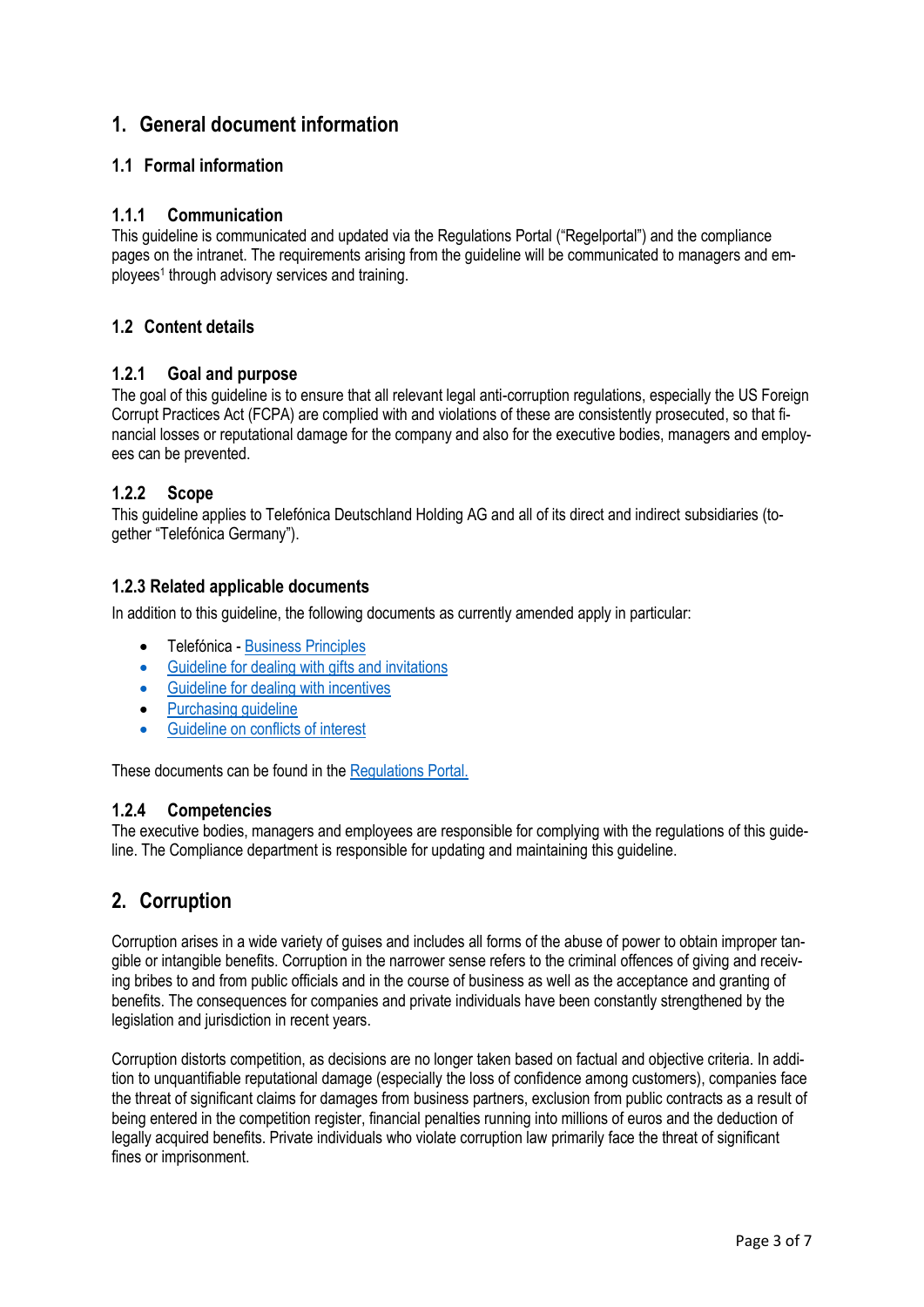Misbehaviour and violations of anti-corruption laws and internal guidelines might have serious consequences not only for the acting individuals, but for the whole company. Telefónica Germany does not tolerate any kind of misconduct or breaches of the relevant anti-corruption laws.

## **3. Public officials**

Particular risks arise when dealing with public officials: offering any type of cash benefit, benefit in kind or securities to a public official is prohibited without exception (e.g. cash, discounts, price advantages, promotional gifts, use of mobile phones, birthday presents). The details are regulated in the guideline for dealing with gifts and invitations.

For example, public officials may not be offered (facilitation) payments (e.g. so that a building permit for radio towers is issued more quickly). A benefit is also granted unlawfully is employees help a public official to be accepted as a member of an exclusive golf club when the official does not meet the membership criteria.

The term "public official" describes a specific group of people, who are subject to particularly strict rules under German and US criminal laws on corruption. As the US authorities in practice also impose sanctions on foreign companies that violate US anti-corruption regulations, Telefónica Germany complies with these regulations for reasons of fact, in addition to the applicable German anti-corruption regulations.

It is difficult to state in generally accepted terms exactly who is regarded as a public official. The distinction can be difficult in the individual case, as private commercially organised companies are increasingly performing public sector functions, i.e. functions that are typically the responsibility of the government (e.g. local authority rubbish collection and disposal operations – see the examples given below on this). Employees and managers of these companies are generally public officials if they perform public duties and thus act almost as an "extension of the state". If there is any doubt about whether an individual is acting as a public official in the specific case, the Compliance department [\(compliance-de@telefonica.com\)](mailto:compliance-de@telefonica.com) has to be involved in the assessment.

#### Examples of public officials (not exhaustive):

- Civil servants (e.g. police and customs officers), government officials
- Judges (professional and lay judges), public prosecutors
- Notaries public, including those awaiting their lifetime appointment
- Editors at public service broadcasters
- Doctors and nursing staff at university hospitals, regional, district and municipal hospitals
- (Vice) president of the Bundesnetzagentur (German Federal Network Agency), Bundesbeauftragte für den Datenschutz und die Informationssicherheit (BfDi – Federal Commissioner for Data Protection and Freedom of Information), Landesbeauftragte für den Datenschutz (LfD – State Data Protection Commissioner)
- Members of the federal government (federal chancellor, federal minister)
- Parliamentary secretaries
- European officials (especially civil servants and members of the European Commission, the European Central Bank, the European Court of Auditors or a European court) and public officials of foreign countries are equivalent to German public officials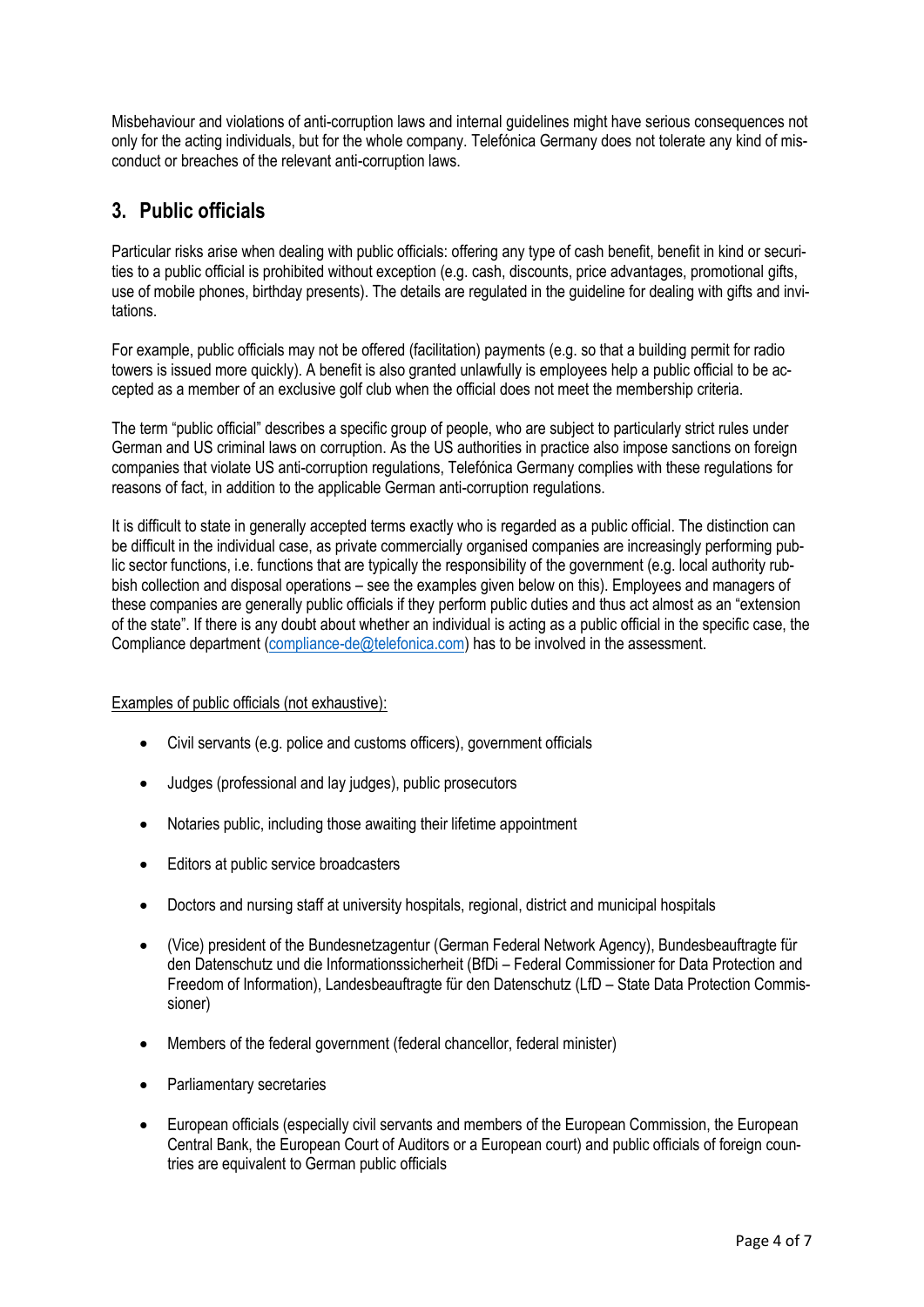- Representatives of a political party and candidates for political office
- Under certain circumstances, employees of companies organised under private law (e.g. limited liability companies ("GmbH") and public limited companies ("AG") that work in particular in the fields of the waste disposal, energy and transport (e.g. chief executive of a local waste disposal authority, executives of the rail company "DB Netz AG")

## **4. Gifts and invitations**

For the regulations of Telefónica Germany on gifts and invitations, please see the guideline for dealing with gifts and invitations in the Regulations Portal: Guideline for dealing with gifts and invitations.

## **5. Conflicts of Interests**

Conflicts of interest arise when private and business interests conflict with one another. For details, please see the [Guideline Conflicts of Interests.](http://sharepoint-apps.de.pri.o2.com/sites/CDC/Regelportal/_layouts/15/DocIdRedir.aspx?ID=P25SWPEC62R5-5-1881)

## **6. Accounting**

Telefónica Germany requires maintaining a system of appropriate internal accounting controls and that all transactions are properly and accurately reported and reproduced with sufficient detail in the books and records. Our books may not contain any false or misleading information or entries, such as the recording of the costs for a gift or an invitation as different kind of expense.

Transactions may never be intentionally recorded in the wrong balance sheet items, departments or reporting periods. Every transaction must be underpinned by accurate and appropriate documentation with a sufficient level of detail. Documents have to be retained in accordance with the statutory and tax provisions arising from the "Handelsgesetzbuch" (German Commercial Code, ten years), the "Abgabenordnung" (German Fiscal Code, six years), the generally accepted principles of proper accounting and retention of books, records and documents in electronic form and of data access, and in accordance with internal company requirements.

## **7. Business partners**

Telefónica Germany will not enter into contractual relationships or commence a business relationship with a business partner if there is a risk in its opinion that this business partner violates applicable legal regulations for combating corruption or one of the prohibitions defined in this guideline and the related applicable documents expressly specified under point 1.2.3.

## **8. Confirmations from certificate addressees**

Executive bodies, managers with Valora status and managers without Valora status who have cost centre responsibility for specific risk areas (certificate addressees) have to confirm personally compliance with the provisions of this policy once per calendar year for their area of responsibility (see form in the appendix).

If a certificate addressee leaves the company, compliance with this guideline must be reconfirmed for the period between the last submission of the above-mentioned confirmation and termination of the employment relationship, at the latest when leaving the company. This also applies to

- Certificate addressees whose employment relationship with the Telefónica Deutschland Group ends when their employer leaves the Telefónica Deutschland Group.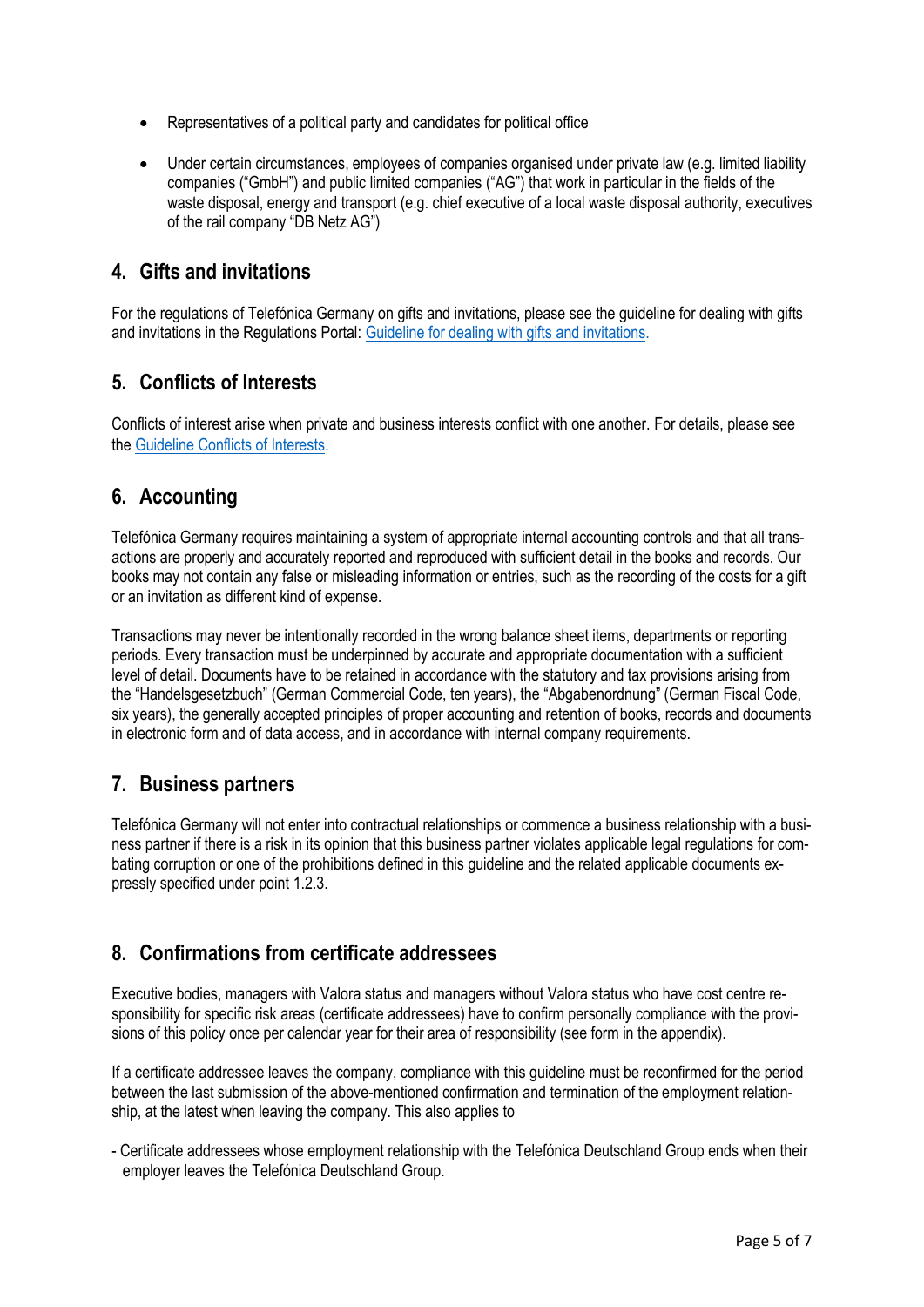- Certificate addressees who are seconded to a company in which the Telefónica Deutschland Group does not hold a controlling interest (including cases of joint control).
- Certificate addressees who are on leave of absence in any form (Beurlaubung).
- Certificate addressees who have not left the Telefónica Deutschland Group but who, due to a change of role, are no longer considered as certificate addressees from the start of the new position and are consequently no longer covered by the annual anti-corruption certification obligation.

## **9. Sanctions**

Misconduct and violations of anti-corruption laws or internal behavioral standards may have serious consequences not only for the individual but for the whole company. In case of breaches of this guideline or the related applicable documents, the employer reserves the right to pursue appropriate disciplinary and / or labor law measures.

## **10. Advice and reporting channels**

Executive bodies, managers and employees can address any questions they may have on the application or interpretation of this guideline to the Compliance department.

You can also contact the Compliance department if you have knowledge of a breach or of an alleged violation of this guideline or of the related applicable documents. You will find further information and contact details on the intranet pages of the Compliance Team: [Compliance](http://newintranet.de.telefonica/compliance-data-protection-corporate-security-healthmanagement/compliance.html)

## **11. Confidential Helpline**

Furthermore, the anonymous Confidential Helpline (external ombudsman: Dr Buchert) is available to you as an additional reporting channel. Further information and the contact details can be found on the intranet pages of the Compliance Team: [Confidential Helpline](https://newintranet.de.telefonica/compliance-data-protection-corporate-security-healthmanagement/compliance/confidential-helpline.html)